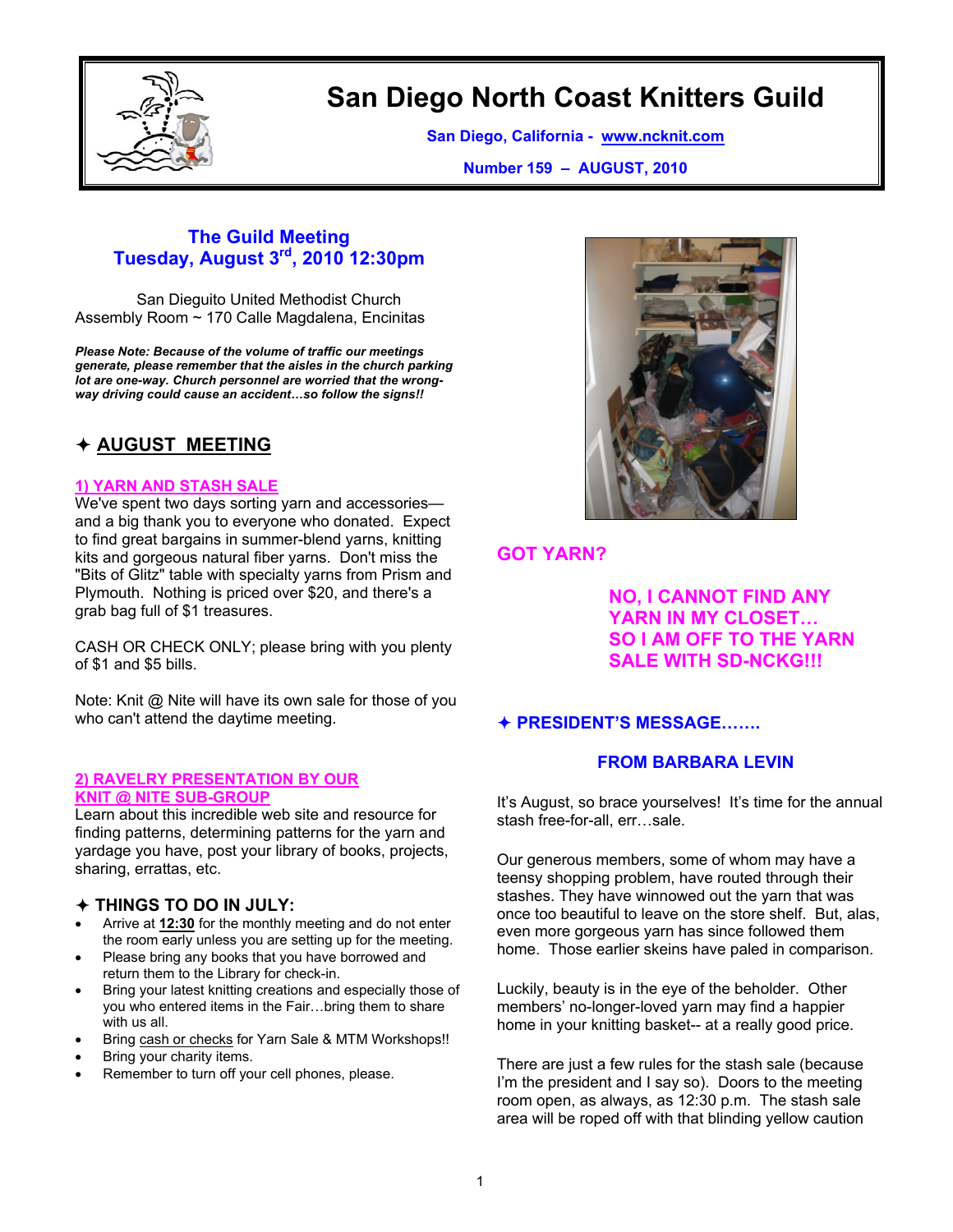tape. At 1 p.m. we'll cut the tape. No shoving or stabbing with needles allowed.

Cash and checks only. Besides the yarn, we'll have several dozen small, new project bags donated to the guild by the manufacturer. Proceeds from this sale go to support our programs.

The regular meeting will start after the sale, or about 1:30-1:45 p.m. Heather Broadhurst , our webmistress and a member of Knit@Nite, will present a short program on Ravelry. Ravelry has become an invaluable resource for knitters, and she'll cover the basics.

Much thanks goes to Liz Knapp, philanthropy chair, for organizing the stash sale. As she will tell you, nothing says fun like spending a July afternoon in your garage sorting yarn!

Barbara

## Ø **HAVE YOU VOLUNTEERED FOR THE GUILD YET?**

As you know, there are many people behind the scenes that make this Guild run so smoothly. We are going to have a number of Board Positions open for the next Term (2011). These are just a few, and there will be more, so feel free to contact Sara. We will add more information about the positions as we know more. For example, we will need: President, Vice President, Secretary, Treasurer and Newsletter Editor(s).

## Ø **JULY MEETING MINUTES**

**San Diego North Coast Knitters Guild General Membership Meeting Tuesday, July 6th, 2010 - 12:30 p.m. Linda Erlich presiding 97 members and guests present** 

Vice-President Linda Erlich opened the meeting by welcoming new members and guests. Fair coordinator Kathy Christensen thanked members for sitting at the Guild table at the Fair. Eileen Adler announced that tickets for the annual Stitch N' Pitch baseball game at Petco Park were available at the Common Threads yarn shop in Encinitas. Susan Ludwig discussed upcoming Members Teaching Members (MTM) workshops. Liz Knapp asked for help in sorting and pricing the yarn she has collected for next month's stash sale .The annual potluck luncheon was a huge success. Extra tables had to be set up to accommodate the overflow of food. Susan Ludwig organized the tea party challenge of

hand made tablecloths, doilies, tea cozies, cupcakes, jelly rolls, hats, candles, sandwiches, cups and saucers and fruit. It was an amazing display of the creative talent that makes our Guild so special… Linda Erlich conducted the show and share.

#### Ø **THE TEA PARTY CHALLENGE!**

This was such a fun event, and BIG thank you's go out to Colleen Davis for dreaming it up, and Susan Ludwig, for her creativity in displaying all the items for us to enjoy.

The participants were so create and hopefully the photos do them justice. We hope so!! Here is a partial list, as they presented their creations. This is a listing of some of the items, so forgive us if we did not include you here. Hopefully your photo is below!

Amy had a plethora of items, including a teal pot coasters, flowers, petite fours. Sue created four hats for a tea party! Eileen made lace food covers that actually collapse down. Margee Farr did an adorable candy box with candies inside. Colleen took a teapot and hot-glued crocheted flowers onto it. Beverly made a sunflower teapot. Heather Broadhurst did a beautiful and lacy tea cup and saucer. Siobhan did wire and bead votives. Linda created a tea cozy and used short rows to get the wedges in the design.



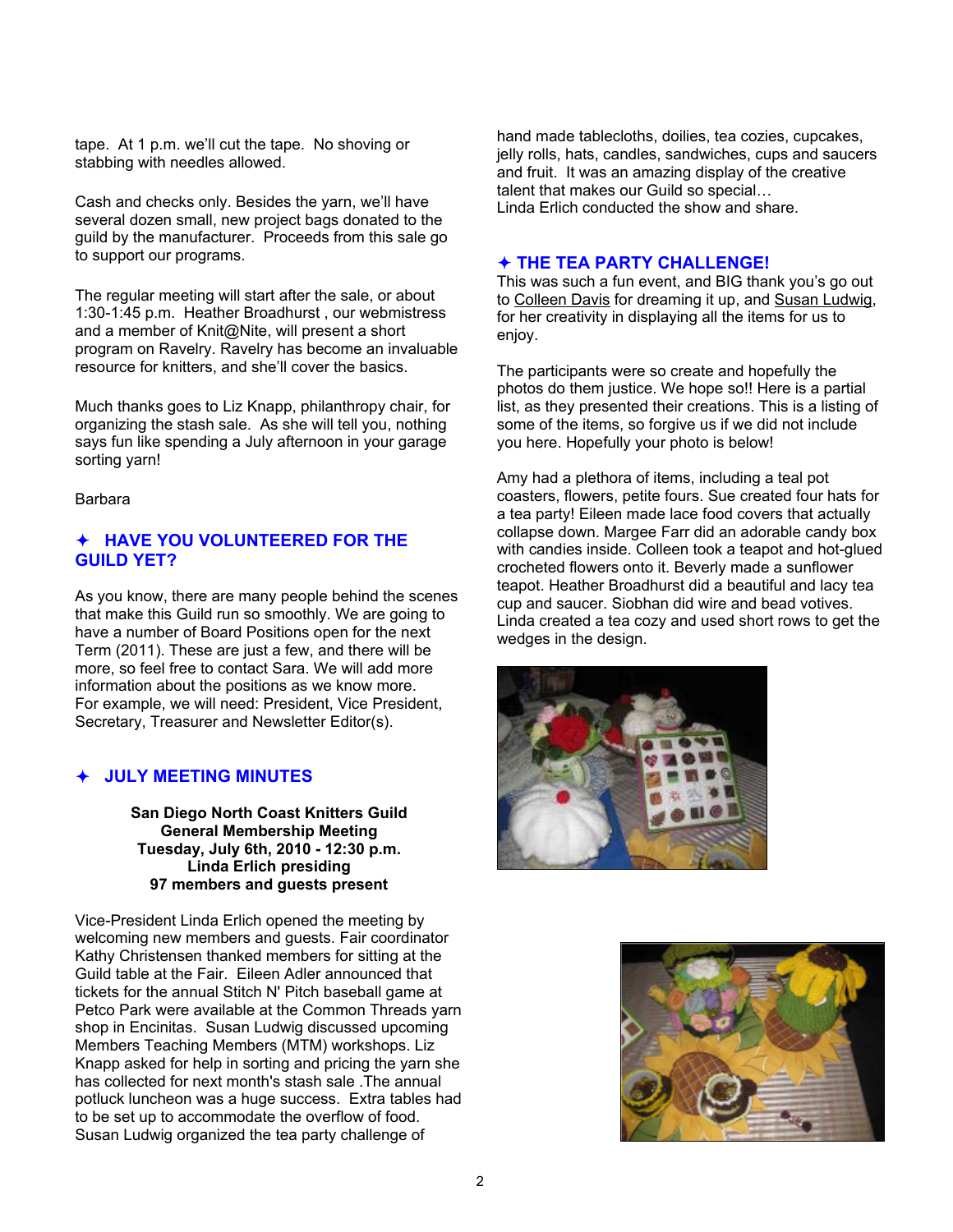

#### Ø **SHARING AT JULY'S MEETING**  Please fill out the informational slips so we can read

them and record them for the Newsletter.

## **(More Photos Can Be Found on the Web Site…)**

**Phyllis Bates-** Socks Holey Socks- Multicolor--green, purple, etc. Pagewood Farms.

**Amy Sheridan-** Cardigan- Pattern Beau Soleil- Creative Knitting, July 2009. Colorway was blue, knit one crochet two Babyboo ( 55% nylon and 45% Bamboo)- Lace & rib pattern with crochet edging. The pattern for this sweater, the Beau Soleil cardigan, is also available on Ravelry as a free download.

**Jo-Ellen Gould-** Sweater- Pattern: Cable Knit Cardigan from Spring/Summer Vogue Magazine- The colorway was tan. Yarn was Stacey Charles Napal 100% cotton.

**Masuni Aycock-** Sweater- Using her own Pattern- The colorway was Lavender hues. Sweater- purple and orange---using Shaefer's Yarn.

**Stacey Smith-** Shawl- Patter was Folk Shawls and the yarn was Denim Ani Barri with beads. It draped beautifully and Maria helped to show Stacey how to drape this with a knit pin and it looked beautiful!



**Liz Knapp-** Sleeveless Top- The Pattern-Color block Shell with yarn Berroco Rayon Twist, 50% Wool and 50% Rayon. Each square was a complementary color with black outlining each section.

**Cia-** Baby Sweater- The Pattern was Sublime and the color was Plums--Yarn was Pagewood Farm- Denali 4 Sweater Vest- Coco Knits Designs- Pattern was Liesl and colorway was Lime- Yarn was Merlin Sport, and cool pockets on the side.

**Thea Lazarevic-** Clapotis Shawl- Pattern from Knitty.com. The colorway Blue- Denim- varigated. Yarn: Pagewood Parois (8 oz= 1,350 yds.) Needles #6. She changed the needle to #6 from #8, as her yarn was finer. She also made it longer to suit her style and taste.

**Ellen Magee**- Scarf- Long, Pattern was her own-- Faux/Weave with attached i-cord. Used Malabrigo fine sock yarn.

**Kathy Christensen-** Sock Monkey- Pattern was Carmen Miranda- Yarn was: Knit Picks Stroll and knitted this at the San Diego Fair.

**Maria-** Toddler Sweater in burgundy color way. The pattern was in Knitters Magazine-Fall 2001.





# Ø**THE REST OF THE YEAR….2010**

**September 7-** The topic for September is "Recycling." This is a wide-open topic which can include re-using yarn from a "ripped" garment, taking an old garment and re-inventing it, using eco-friendly yarns in any manner, using things other than regular yarn to create something (not necessarily a garment). I am relying on our talented membership to contribute garments for this program. Please contact Colleen if you can participate.

**October 5-** Candace Eisner Strick, author, designer, teacher, from Connecticut will be doing a Lecture & Trunk Show followed by 2 workshops on Wednesday and 2 on Thursday. Each workshop is 3 hours long and the cost is \$30. Sign-ups will begin at the August Meeting. You can also mail in your check to: SD-North Coast Knitters Guild- Attn: Jean Moore, 4050 Porte La Paz, San Diego, CA 92122.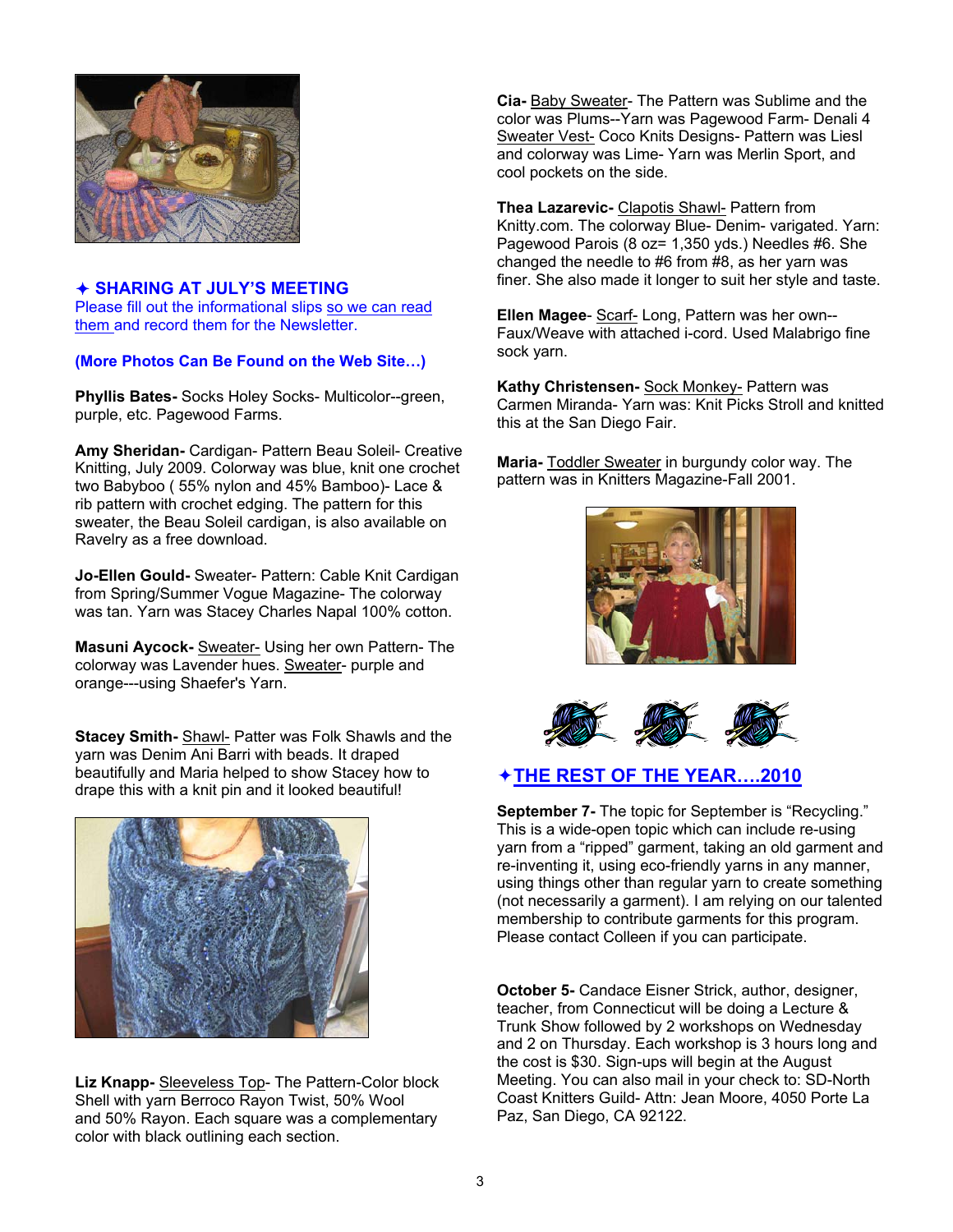#### Workshops for Wednesday 10/6:

1) Wednesday Oct 6th, from 9:00-12 noon- The Art of Knitting Backwards and How it Applies to Edging. Learn how to knit and purl backwards and how to apply this technique to the task of working an applied edging (ie, not turning work, and those edgings are usually worked on about 6 stitches). Students will practice knitting and purling backwards, then work an easy garter stitch edging, mitering corners as it is attached.

2) Wednesday Oct 6th, 1:00-4:00pm- Mitered Modular Miracles of Engineering – a Bag. You do not need a degree in engineering, or even one in math, to make these fabulous mitered modular bags. They are fun, fast, easy, and a great way to reduce your stash. Felted or not, you can make them any size you wish, add a zipper or not, go wild and crazy, or keep conservative and tasteful.

#### Workshops for Thursday 10/7:

1)Thursday Oct 7, 9:00 -12 noon: The Ripple Effect. Gently undulating ripples make beautiful and flattering knit fabric. Placing the increases and decreases in different places can greatly change the look. Learn the secret of these gorgeous patterns, sample some unusual ones, then learn about delayed increases and decreases.

2) Thurs, Oct 7, 1:00-4:00pm Strick Nine. Strick = knit. Nine = 9 fabulous cast-on's and bind off's, including some new inventions you have never seen before. Learn how to do long tail cable edge cast on, Channel Island cast on, provisional crochet cast on, tubular cast on, tubular bind off in both k1, p1 and k2, p2, stretchy knit twice bind off, delayed bind off, firm bind off, and Icelandic bind off.

**November 2**- Lisa Limber, will be doing a presentation on "Design For Your Own Style: Don't Be Afraid to Figure it Out."

**December 6** (Monday) Holiday Lunch/Fashion Show

*Meetings are always subject to change…but you knew that!* 

## Ø **Members Teaching Members Programs**

Summer is here and we have a sizzling slate of workshops for you, with additional ones coming along rapidly. Grab your needles, and here we go!

#### **1) MTM Felted Backpack with Eileen Adler Thursday, August 12, 2010, from 10:00-12:30**

*SOLD OUT! Just to let you know, this class is full but I'm happy to start a waiting list; things happen and someone may not be able to attend despite good intentions. Or ask about waitlist for the next class.*

Backpack purses are really a necessity because the weight is evenly distributed on both shoulders making carrying a purse much more ergonomic – and more comfortable! Why not knit your very own felted backpack using an original pattern by Eileen Adler? During this two-and-one-half-hour class you will learn a variety of skills - ten to be exact! Some will be a review and some will surprise you with a new application. The skill level is Easy- Projects using basic stitches, repetitive stitch patterns, simple color changes and simple shaping and finishing. Mark your calendars for Thursday, August 12, 2010, from 10:00-12:30. We will meet at Eileen's house.

#### **2) Reading and Understanding Charts Thursday, August 19 from 11:30-1:30 PM; \$20. by Thea Lazarevic**

If you've ever been stymied when you turn to the directions for a luscious knitted item only to be confronted with an indecipherable maze of x's and o's, this workshop is for you. READING AND UNDERSTANDING KNITTING CHARTS will be offered. Location: Margee Farr's house.

#### **3) Dofuko Workshop- By Special Request - Colleen Davis presents her DOFUKO JACKET design workshop on Tuesday August 10th from 1:00-3:00 for \$20 at Gwen Nelson's home @ 1360 Las Flores Drive, Carlsbad, CA.**

This Japanese 16<sup>th</sup> Century Patchwork (Dofuko) Jacket is the perfect canvas to be creative (or not ) and includes origami-style sleeves . In this 2- hour workshop, the concept of this design will be explained and several samples demonstrated showing different options for the body and sleeves

**4) MY FIRST SOCKS- Back by popular demand!** with Nancy Muschek. Thursdays Oct. 14, 21 and 28, from 1:00-3:00PM at La Costa Glen. \$50.

This fun class is designed to guide students through their first experience making socks. It will also review tips to successful sock-making for those who tried their first socks a long time ago. Have a great new pair of socks for our fall show-and-tell.

**5) Ravelry- Back by popular demand!** On the computer, Ravelry classes with Liz Knapp... FULL!!! Liz will offer this again; stay tuned for next dates.

IF YOU SEE A WORKSHOP YOU WISH TO ATTEND, DON'T WASTE ANY TIME. CONTACT THE INSTRUCTOR AND SEND IN YOUR REGISTRATION!

Susan Ludwig and Eileen Adler- MTM Co-Chairs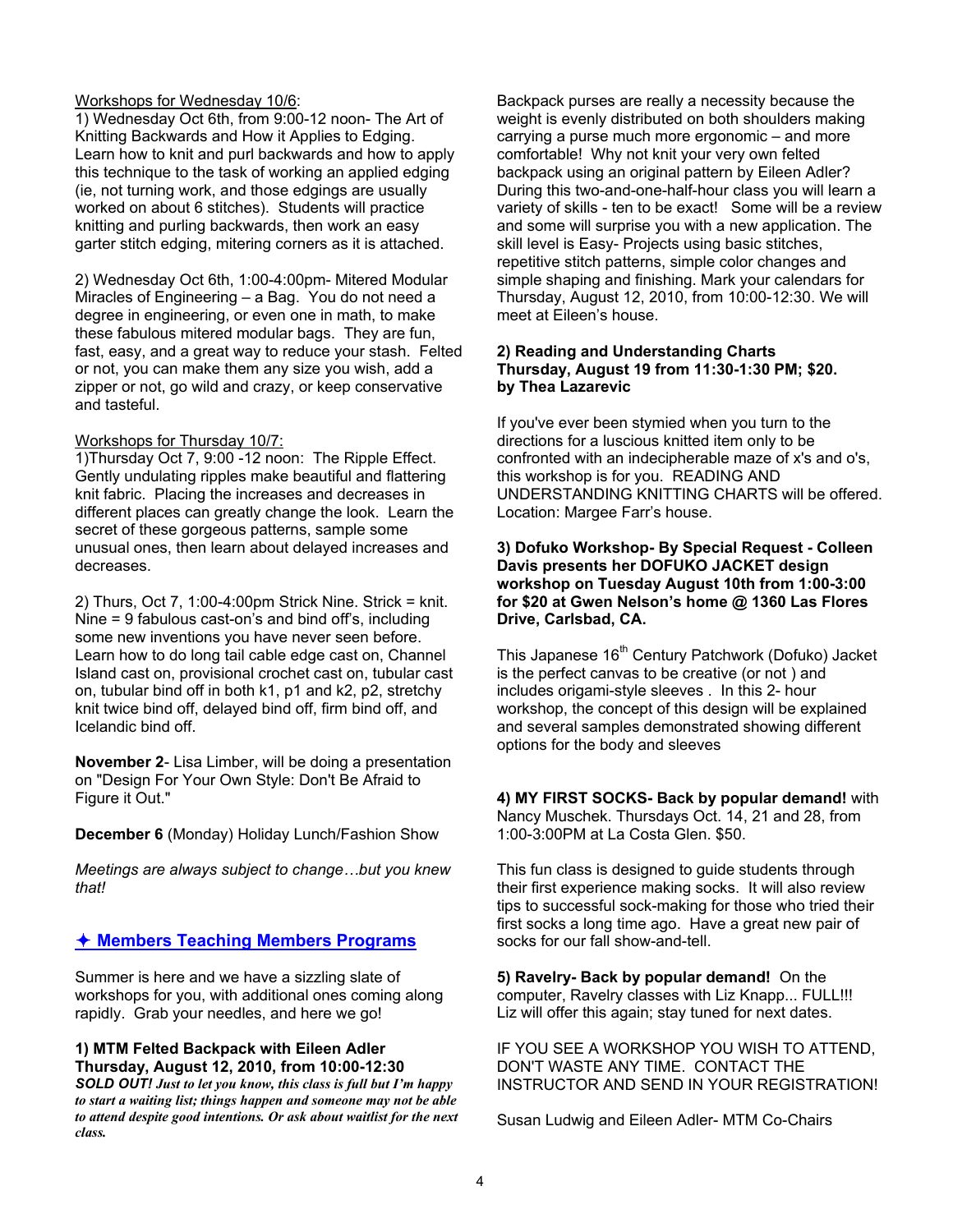# **★ Knitting on the Net-**

## Ø **Quarterly Finishing Classes**

#### **Dates: Sept. 14th, 2010 Time: 12:30 to 3:30 PM Cost: Free to Members Where: San Dieguito United Methodist Church Classroom Building**

Do you love knitting and hate finishing? Do you have more than a few un-seamed sweaters lurking in your closet? Do you need to work in all those yarn ends on that wonderful Fair Isle sweater before the moths finish it for you in an unintended way? Finishing days are for you. Every three months, the Guild will host a free "Finishing Day" for members. Bring your almost-finished items and work on them together. The Guild will provide the room, chairs and tables and resource knitters to answer finishing questions. It might be just the jumpstart you need to get you going.

#### Ø **Philanthropy**

No charity projects will be collected or signed out at the August meeting because our focus is on the STASH SALE!

Operation Helmetliner has been a very important program for our soldiers and many volunteers have lent their skills, time, money and energy to insuring that the helmet liners protect our troops.

Citizen Support for America's Military (CSAM), Operation Helmetliner's parent organization, has recently been informed by its military contacts for the helmet liners that the military has begun issuing its own helmet liners made of a special wicking material as its standard. They will no longer be allowed to accept the liners you have so lovingly made.

If anyone has any completed liners ready to send to us, please do so quickly. CSAM will be allowed to ship completed liners until November 1st. These will be distributed by the military as goodwill gestures from the soldiers to the local population---public relations in action. After November 1<sup>st</sup>, we can no longer ship them.

If you have questions, e-mail Liz Knapp: liz.yarn@yahoo.com or call 619-995-9276.

Thank you, Liz Knapp

# Ø **San Diego County Fair**

Thank you to Kathy Christensen for being our Fair Coordinator for this year!!! For those who submitted items to the Fair please bring them so we can see them!



## **http://www.berroco.com/exclusives/minutia\_09/ minutia\_09.html**

Berroco has 12 adorable miniature sweater patterns that can be made into ornaments or to accent gift items. The patterns are free on their web site, or use the link above. They have 2007, 2008 and 2009 pattern sets of 12 sweaters, and you can download a PDF for each year. They are adorable!!! Rita had presented this at a recent Sharing Session, and they are so cute. Each one is very unique. It is not too early to start making these up with some of your left over yarns for the Holiday season!

#### Ø **SAN DIEGO NORTH COAST KNITTERS GUILD- General Information**

Our President is Barbara Levin. Her email address is: Barbara.Levin@me.com. For a list of Board Members please refer to the Directory. The Web Site address is: www.ncknit.com . Open to all knitters, regardless of skill level. Dues are \$20 annually and expire for all members on January 31.Those forms and checks will then go to: Jean Moore, Treasurer SD-NCKG, 4050-50 Porte La Paz, San Diego, CA 92122.

#### Ø **CONTACT INFORMATION**

**Newsletter Editors "The Sisters":** Siobhan Rosenberg email hockeymom@cox.net; and Deirdre Michalski e-mail dsmichalski@cox.net . (Please email both of us on all communications. Thank you.)

#### **Web Master For Our Web Site:**

Heather Broadhurst is the website person and her email is hjnb@boddame.net . Yarn shops are encouraged to check their listings and provide updates to our Web Master. We'd also like to hear about trunk shows and special guest teachers at your shops – we'll put them on the website and in the newsletter.

#### **Member Rosters:**

For changes please forward them to: Sheri Fisher at SheriRob1@aol.com. The 2010 Directory for all Current Members are available at The Guild meeting until the printed copies run out.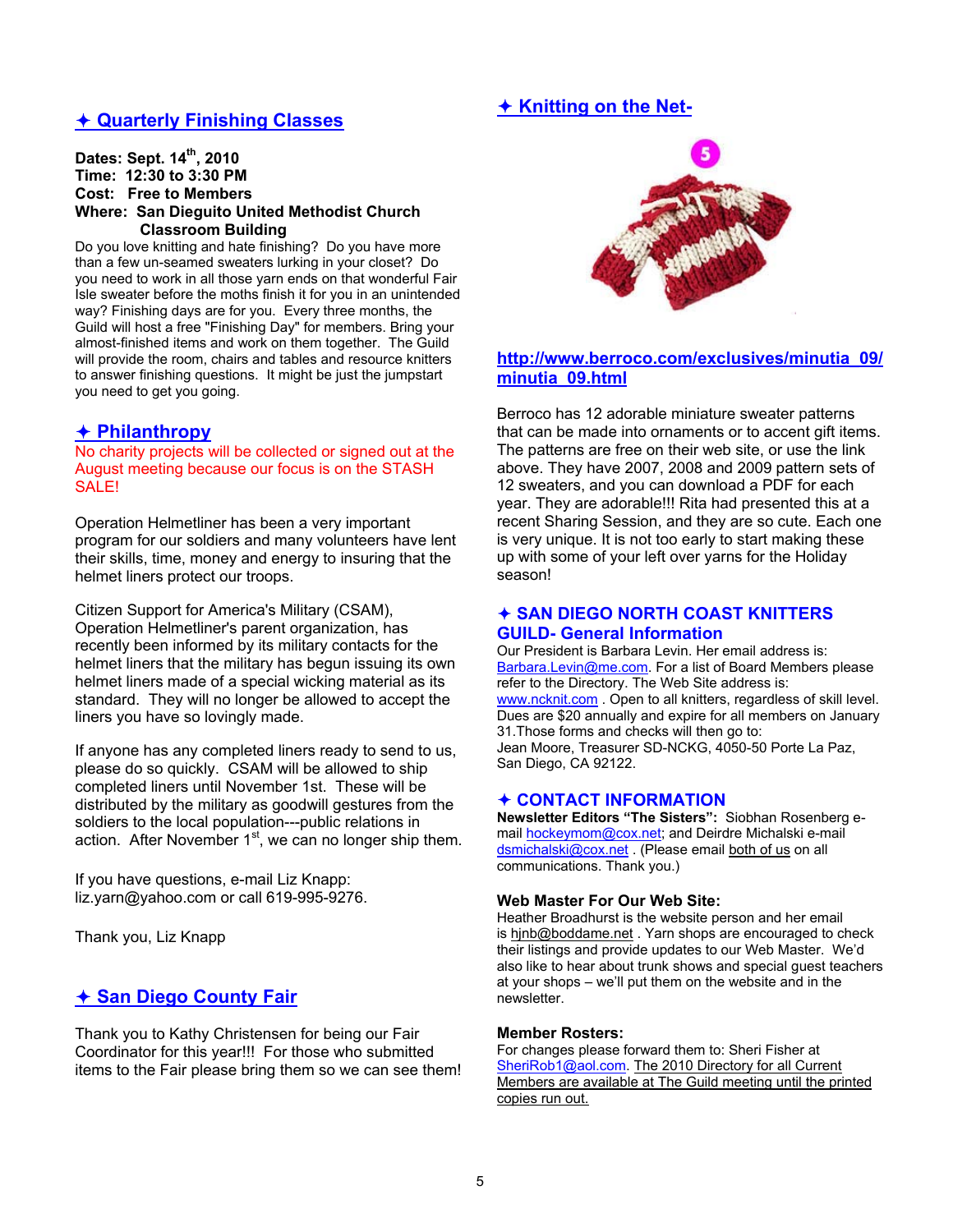#### **Past Issues of Newsletter:**

If you want to refer back to previous issues, please start right now in 2010. Create a folder and save them there on your computer each month. It is not easy for us to archive, the way our system is set up. Sorry.

#### Ø **VIA PHONE, EMAIL, MAIL AND FRIENDS**

Ellen Hesterman, as secretary of the Guild, mails get well/condolence cards to members. Please let her know, via e-mail, of anyone in need of this special service Contact Ellen at ewhest@att.net.

#### Ø **NEW MEMBERS & RENEWING MEMBERS**

#### **Renewing:**

Pamela Fernandez-Smith PO Box 891738, Temecula, CA 92589-1738 951-506-9556, pfernandezsmith@gmail.com

#### **New Members:**

Alice Clary 1001 S. Hale Ave., #74, Escondido, CA 92029 760-294-3688, aclary@cox.net

Jan Davis, 7895 Mt. Vernon St., Lemon Grove, CA 91945, 619-890-5901, jandavis3@cox.net

Joan Geiselhart 1244 Via Viento Suave, San Marcos, CA 92078 760-304-4316, joan.geiselhart@sbcglobal.net

Scarrain Gomes 1774 La Jolla Rancho Road, La Jolla, CA 92037 858-454-4716, sgomes@san.rr.com

Sharon Hoham 1342 Emerald St., Corona, CA 92882 702-219-7236, shoham@mac.com Ravelry: shoham

Gaye Kuyper 7673 Andasol St., San Diego, CA 92126 858-271-0510

Joan Paglia 5400 Breckenridge Ave., Banning, CA 92220-7154, 951-769-9363, jepaglia@aol.com

#### **Updates for Your Directory:**

-Please Update Virginia's Phone Number as it was incorrect in the 2010 Directory: Virginia Gibbs- 949-300-8801

-Deirdre Michalski- Ravelry: DeirdreSM

#### Ø **SUB-GROUP MEETING SCHEDULE:**

If you'd like to attend a sub group meeting, call the contact listed below first –as sometimes there is a change to the meeting schedule.

● **AKG Group**, 9am every Fri, Old California Coffee Shop, Restaurant Row, San Marcos, Maggie Dederich, 760-942- 4159.

● **Knit@Nite Group**, 6pm, 1st Wed Jewish Community Center. Linda Erlich, 858-759-9509 but check the schedule on the website to confirm dates.

• **I-15 Group**, 9am to 11am, 2<sup>nd</sup> and 4<sup>th</sup> Wed, Panera in Carmel Mountain Ranch, Mimi Sevimli @ 858-722-8128.

● **PA Group**, 1:00pm to 3:00pm- every Monday and Thursday at the Needlecraft Cottage, Call Jean Moore, 858-587-9054, for more information. It's called the PA group, which means we knit practically anything and is open to practically anybody.

**● RN Group, which stands for "Rather Normal"** meets on the  $4<sup>th</sup>$  Tuesday of every month from 10:00am to noon, at the Encinitas Senior Center (1140 Oakcrest Park Drive- cross street is Balour). Contact is: Gwen Nelson, 760-720-5420.